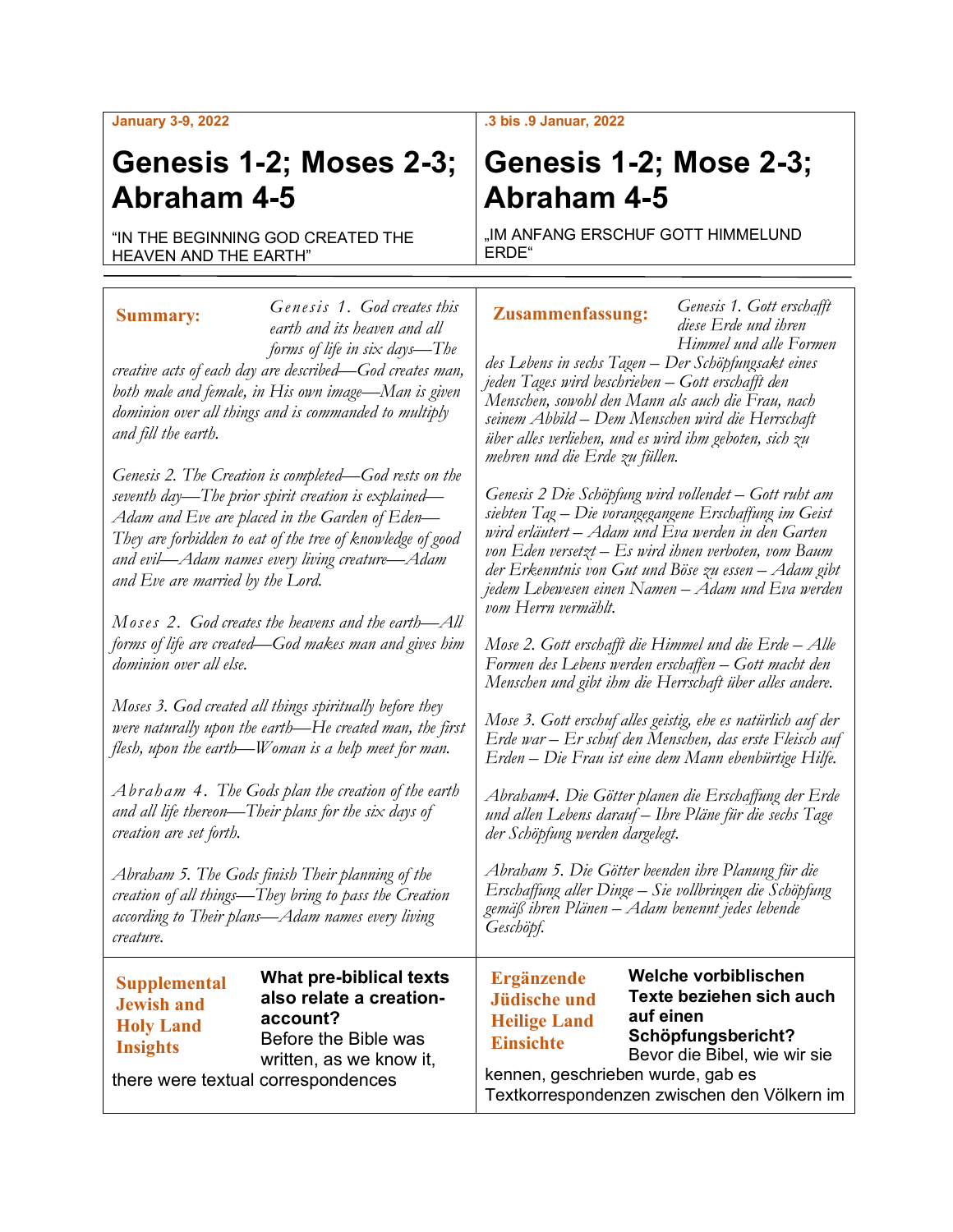between peoples in the Middle East. The oldest known writing may be the *Ebla* Tablets found in today's Syria. Approximately eighteen thousand ceramic plates were found. They contained a language that had never been known before. Even more astounding was a set of plates that contained a sort of dictionary that translated the 'unknown' language into one that scholars had already learned to decipher. Included in the *Ebla* Tablets were names of people and places that are mentioned in the Bible. Examples given in 1976 by a Professor Giovanni Pettinato, an epigrapher of the University of Rome, are; ". . . A man is the father; *Ish-i-lum*, A man is the god; *I-sa-Ya*, Ya has gone forth; . . . *Ibna-Malik*, Milik has created. Hebrew scholars recognize remarkable similarities to later Hebrew in the Old Testament, and Professor Pettinato himself states . . . Many of these names occur in the same form in the Old Testament, so that a certain interdependence between the culture of *Ebla* and that of the Old Testament must be granted." "The vocabularies at *Ebla* were distinctively Semitic: the word "to write" is *k-t-b* (as in Hebrew), while that for "king" is "*malikum*," and that for "man" is "*adamu*." The closeness to Hebrew is surprising." **(Institution Creation Research, https://www.icr.org/article/ ebla-its-impactbible-records)** They also contain an earlier

(than Biblical) written account of the creation. What members of the Church of Jesusa Christ of Latter-day Saints would find interesting is that there are two creations listed. With the discovery of The Dead Sea Scrolls, a so-called 'Genesis Apocryphon' scroll was revealed. It dates back twenty or more centuries and also contains reference to the creation. The text style is similar to the revelatory testimonies of Moses and Abraham. Jewish legends and traditions from a collection called "the *Aggadah*" describe man's relationship with creation. "In their search for lessons on man's place in God's universe, the rabbis discussed at

Nahen Osten. Die älteste bekannte Schrift sind möglicherweise die *Ebla*-Tafeln, die im heutigen Syrien gefunden wurden. Ungefähr achtzehntausend Keramikplatten wurden gefunden. Sie enthielten eine nie zuvor gekannte Sprache. Noch erstaunlicher war ein Plattensatz, der eine Art Wörterbuch enthielt, das die "unbekannte" Sprache in eine Sprache übersetzte, die die Gelehrten bereits entziffern konnten. Auf den *Ebla*-Tafeln waren Namen von Personen und Orten enthalten, die in der Bibel erwähnt werden. Beispiele, die 1976 von einem Professor Giovanni Pettinato, einem Epigraphen der Universität Rom, gegeben wurden, sind; ". . . Ein Mann ist der Vater; *Ish-ilum*, Ein Mann ist der Gott; *I-sa-Ya*, Ya ist ausgegangen; . . . *Ib-na-Malik*, Milik hat erschaffen. Hebräische Gelehrte erkennen bemerkenswerte Ähnlichkeiten mit späterem Hebräisch im Alten Testament, und Professor Pettinato selbst stellt fest . . . Viele dieser Namen kommen in gleicher Form im Alten Testament vor, so dass eine gewisse Interdependenz zwischen der Kultur *Ebla* und der des Alten Testaments gegeben sein muss." "Der Wortschatz in Ebla war ausgesprochen semitisch: Das Wort "schreiben" ist *k-t-b* (wie auf Hebräisch), während das Wort für "König" "*malikum*" und das für "Mensch" "*adamu*" ist. Die Nähe zum Hebräischen ist überraschend**.**" **(Institution Creation Research,** 

**https://www.icr.org/article/ebla-its-impact-biblerecords)** Sie enthalten auch einen früheren (als biblischen) schriftlichen Bericht über die Schöpfung. Was Mitglieder der Kirche Jesu Christi der Heiligen der Letzten Tage interessant finden würden, ist, dass zwei Schöpfungen aufgeführt sind. Mit der Entdeckung der Schriftrollen vom Toten Meer wurde eine sogenannte "Genesis Apokryphon"-Schriftrolle enthüllt. Es stammt aus zwanzig oder mehr Jahrhunderten und enthält auch einen Hinweis auf die Schöpfung. Der Textstil ähnelt den Offenbarungszeugnissen von Moses und Abraham. Jüdische Legenden und Überlieferungen aus einer Sammlung namens "*Aggadah*" beschreiben die Beziehung des Menschen zur Schöpfung. "Auf ihrer Suche nach Lehren über den Platz des Menschen in Gottes Universum diskutierten die Rabbiner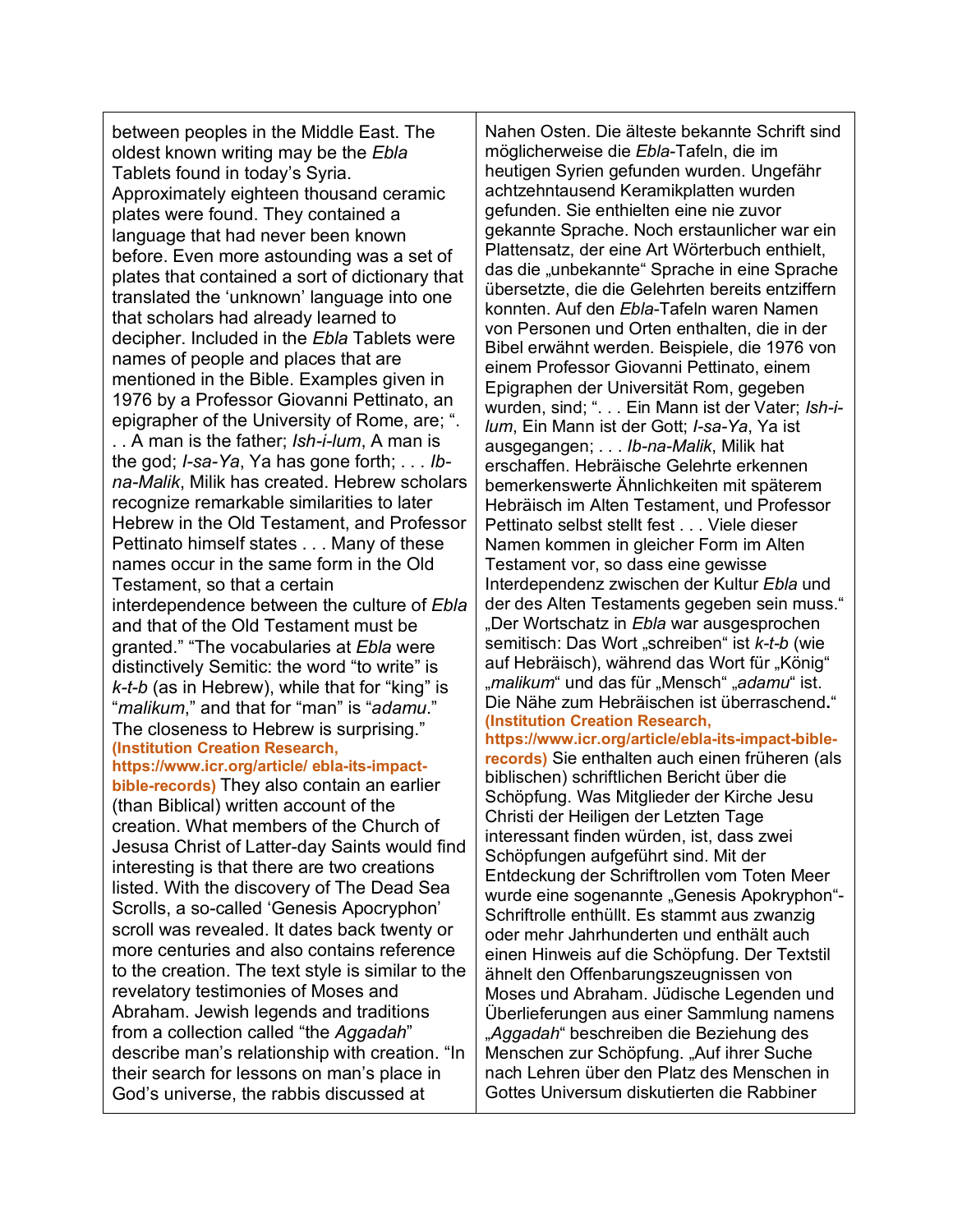| great length the biblical account of the                                                                                                                                                                                                                                                                                                                                                                                                                                                                                                                                                                                                                                                                                                                                                                                                                                                                                                                                                                                                                                                                                                                                                                                                                                                                                                                                                                                                                                                                                                                                                                                                                                                                                                                                                                                                                                                                                                                                                                                                      | ausführlich den oben skizzierten biblischen                                                                                                                                                                                                                                                                                                                                                                                                                                                                                                                                                                                                                                                                                                                                                                                                                                                                                                                                                                                                                                                                                                                                                                                                                                                                                                                                                                                                                                                                                                                                                                                                                                                                                                                                                                                                                                                                                                                                                                                                                                                                                                                   |
|-----------------------------------------------------------------------------------------------------------------------------------------------------------------------------------------------------------------------------------------------------------------------------------------------------------------------------------------------------------------------------------------------------------------------------------------------------------------------------------------------------------------------------------------------------------------------------------------------------------------------------------------------------------------------------------------------------------------------------------------------------------------------------------------------------------------------------------------------------------------------------------------------------------------------------------------------------------------------------------------------------------------------------------------------------------------------------------------------------------------------------------------------------------------------------------------------------------------------------------------------------------------------------------------------------------------------------------------------------------------------------------------------------------------------------------------------------------------------------------------------------------------------------------------------------------------------------------------------------------------------------------------------------------------------------------------------------------------------------------------------------------------------------------------------------------------------------------------------------------------------------------------------------------------------------------------------------------------------------------------------------------------------------------------------|---------------------------------------------------------------------------------------------------------------------------------------------------------------------------------------------------------------------------------------------------------------------------------------------------------------------------------------------------------------------------------------------------------------------------------------------------------------------------------------------------------------------------------------------------------------------------------------------------------------------------------------------------------------------------------------------------------------------------------------------------------------------------------------------------------------------------------------------------------------------------------------------------------------------------------------------------------------------------------------------------------------------------------------------------------------------------------------------------------------------------------------------------------------------------------------------------------------------------------------------------------------------------------------------------------------------------------------------------------------------------------------------------------------------------------------------------------------------------------------------------------------------------------------------------------------------------------------------------------------------------------------------------------------------------------------------------------------------------------------------------------------------------------------------------------------------------------------------------------------------------------------------------------------------------------------------------------------------------------------------------------------------------------------------------------------------------------------------------------------------------------------------------------------|
| creation of Adam, which is outlined above.                                                                                                                                                                                                                                                                                                                                                                                                                                                                                                                                                                                                                                                                                                                                                                                                                                                                                                                                                                                                                                                                                                                                                                                                                                                                                                                                                                                                                                                                                                                                                                                                                                                                                                                                                                                                                                                                                                                                                                                                    | Bericht über die Erschaffung Adams.                                                                                                                                                                                                                                                                                                                                                                                                                                                                                                                                                                                                                                                                                                                                                                                                                                                                                                                                                                                                                                                                                                                                                                                                                                                                                                                                                                                                                                                                                                                                                                                                                                                                                                                                                                                                                                                                                                                                                                                                                                                                                                                           |
| (Encyclopedia Judaica Jr.)                                                                                                                                                                                                                                                                                                                                                                                                                                                                                                                                                                                                                                                                                                                                                                                                                                                                                                                                                                                                                                                                                                                                                                                                                                                                                                                                                                                                                                                                                                                                                                                                                                                                                                                                                                                                                                                                                                                                                                                                                    | (Enzyklopädie Judaica Jr.)                                                                                                                                                                                                                                                                                                                                                                                                                                                                                                                                                                                                                                                                                                                                                                                                                                                                                                                                                                                                                                                                                                                                                                                                                                                                                                                                                                                                                                                                                                                                                                                                                                                                                                                                                                                                                                                                                                                                                                                                                                                                                                                                    |
| How is marriage and the principle of<br>dominion, a likeness of the creation?<br>Adam and Eve were married by God before<br>there was any death in the world. That was<br>an eternal marriage. They, then taught the<br>law of eternal marriage to their children and<br>their children's children. As the years<br>passed, wickedness entered the hearts of<br>the people and the authority to perform this<br>sacred ordinance was taken from the earth.<br>Through the Restoration of the gospel,<br>eternal marriage has been restored to earth.<br>Early revelations to Joseph Smith taught that<br>humans are created in the image of God and<br>that God cares intimately for His children. In<br>the Book of Mormon, a prophet "saw the<br>finger of the Lord" and was astonished to<br>learn that human physical forms were truly<br>made in the image of God. (Ether 3:6) In<br>another early revelation, Enoch "walked with<br>God" witnessed God weeping over His<br>creations. (Genesis 5:22) When Enoch asked,<br>"How is it thou canst weep?" he learned that<br>God's compassion toward human suffering<br>is integral to His love. (Moses 7:31-37) Joseph<br>Smith also learned that God desires that His<br>children receive the same kind of exalted<br>existence of which He partakes. As God<br>declared, "This is my work and my glory---<br>bring to pass the immortality and eternal life<br>of man." (Moses 1:39) "The Midrash (ancient<br>Jewish scriptural commentary) observes that<br>each newly created form of life ruled over<br>what preceded it in the order of creation.<br>Adam and Eve were thus created last in<br>order that they should rule over all creation,<br>and in order that they should be able to<br>enter a banqueting hall that was waiting<br>ready for them. In the words of the Midrash,<br>"The matter may be likened to an emperor's<br>building a palace, consecrating it, preparing<br>the feast, and only then inviting the guests."<br>On the other hand, the rabbis taught that | Inwiefern ist die Ehe und das<br>Herrschaftsprinzip ein Abbild der<br>Schöpfung?<br>Adam und Eva wurden von Gott geheiratet,<br>bevor es einen Tod auf der Welt gab. Das war<br>eine ewige Ehe. Dann lehrten sie ihre Kinder<br>und deren Kinder das Gesetz der ewigen Ehe.<br>Im Laufe der Jahre drang die Bosheit in die<br>Herzen der Menschen ein, und die Autorität,<br>diese heilige Handlung zu vollziehen, wurde<br>der Erde genommen. Durch die<br>Wiederherstellung des Evangeliums wurde die<br>ewige Ehe auf der Erde wiederhergestellt.<br>Frühe Offenbarungen an Joseph Smith lehrten,<br>dass die Menschen nach dem Ebenbild Gottes<br>geschaffen sind und dass Gott sich sehr um<br>seine Kinder kümmert. Im Buch Mormon sah<br>ein Prophet "den Finger des Herrn" und erfuhr<br>mit Erstaunen, dass die physische Gestalt des<br>Menschen wirklich nach dem Bilde Gottes<br>geschaffen wurde. (Ether 3:6) In einer anderen<br>frühen Offenbarung "wandelte Henoch mit<br>Gott" Zeuge, wie Gott über seine Schöpfungen<br>weinte. (Genesis 5:22) Als Henoch fragte: "Wie<br>kannst du weinen?" er lernte, dass Gottes<br>Mitgefühl gegenüber menschlichem Leiden ein<br>wesentlicher Bestandteil seiner Liebe ist. (Mose<br>7:31-37). Joseph Smith erfuhr auch, dass Gott<br>sich wünscht, dass seine Kinder dieselbe<br>erhabene Existenz erhalten, an der er teilhat.<br>Wie Gott erklärte: "Dies ist mein Werk und<br>meine Herrlichkeit - die Unsterblichkeit und<br>das ewige Leben des Menschen zustande zu<br>bringen." (Mose 1:39) "Der Midrasch (alte<br>jüdische Schriftkommentare) stellt fest, dass<br>jede neu geschaffene Lebensform über das,<br>was ihr in der Schöpfungsordnung vorausging,<br>herrschte. Adam und Eva wurden also zuletzt<br>erschaffen, um über die ganze Schöpfung zu<br>herrschen und einen Festsaal betreten zu<br>können, der auf sie wartete. Mit den Worten<br>des Midrasch: "Die Sache kann damit<br>verglichen werden, dass ein Kaiser einen<br>Palast baut, ihn weiht, das Fest vorbereitet und<br>erst dann die Gäste einlädt." Auf der anderen<br>Seite lehrten die Rabbiner, dass Adam zuletzt |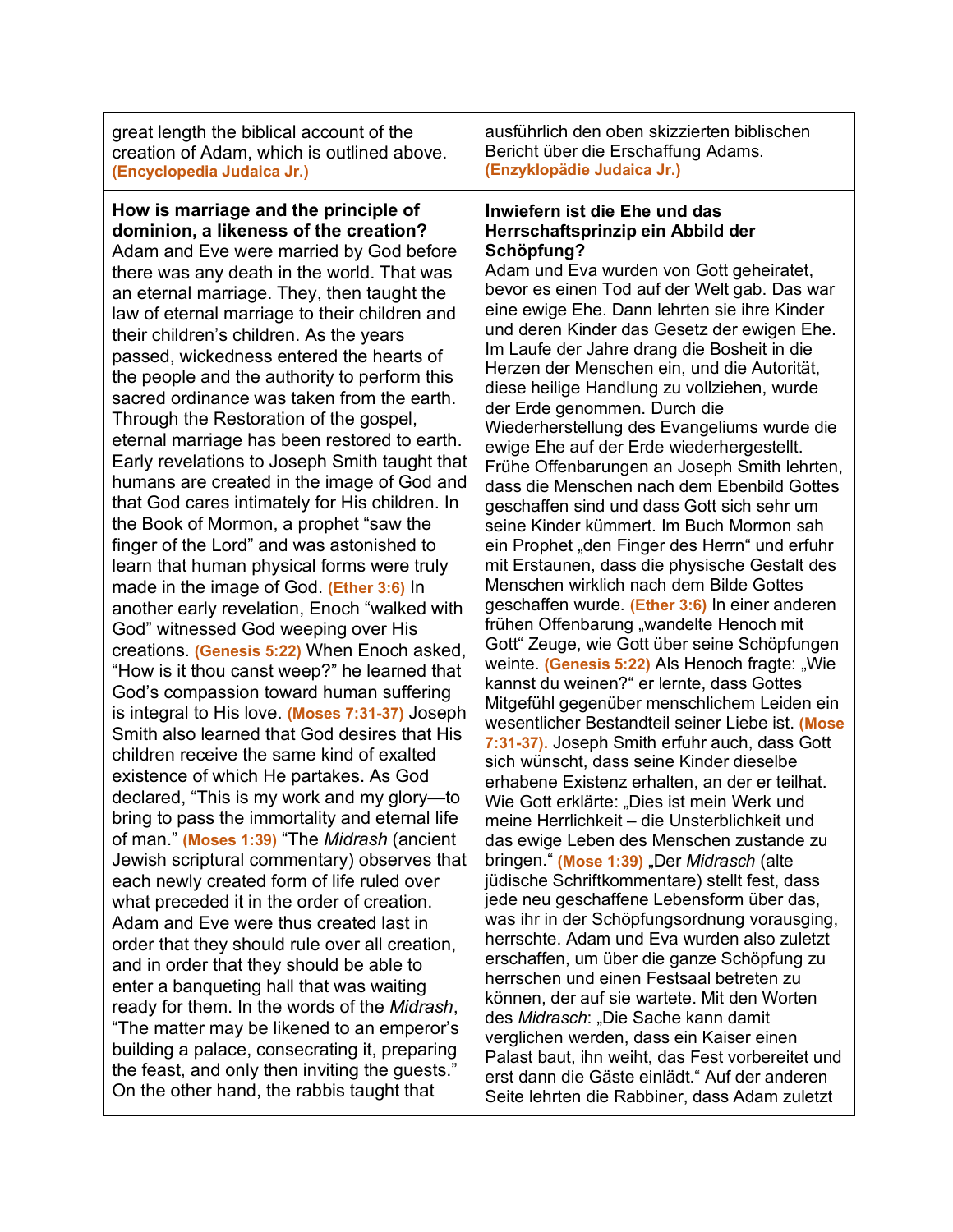| Adam was created last, so that if he should                                                                                                                                                                                                                                                                                                                                                                                                                                                                                                                                                                                                                                                                                                                                                                                                                                                                                                                                                                                                                                                                                                                                                                                                                                                                                                                                                                                                                                                                                                                                                                                                                                                                                                                                                                                                                                          | erschaffen wurde, damit man ihm sagen                                                                                                                                                                                                                                                                                                                                                                                                                                                                                                                                                                                                                                                                                                                                                                                                                                                                                                                                                                                                                                                                                                                                                                                                                                                                                                                                                                                                                                                                                                                                                                                                                                                                                                                                                                                                                                                                                                                                                                                                                                                                                              |
|--------------------------------------------------------------------------------------------------------------------------------------------------------------------------------------------------------------------------------------------------------------------------------------------------------------------------------------------------------------------------------------------------------------------------------------------------------------------------------------------------------------------------------------------------------------------------------------------------------------------------------------------------------------------------------------------------------------------------------------------------------------------------------------------------------------------------------------------------------------------------------------------------------------------------------------------------------------------------------------------------------------------------------------------------------------------------------------------------------------------------------------------------------------------------------------------------------------------------------------------------------------------------------------------------------------------------------------------------------------------------------------------------------------------------------------------------------------------------------------------------------------------------------------------------------------------------------------------------------------------------------------------------------------------------------------------------------------------------------------------------------------------------------------------------------------------------------------------------------------------------------------|------------------------------------------------------------------------------------------------------------------------------------------------------------------------------------------------------------------------------------------------------------------------------------------------------------------------------------------------------------------------------------------------------------------------------------------------------------------------------------------------------------------------------------------------------------------------------------------------------------------------------------------------------------------------------------------------------------------------------------------------------------------------------------------------------------------------------------------------------------------------------------------------------------------------------------------------------------------------------------------------------------------------------------------------------------------------------------------------------------------------------------------------------------------------------------------------------------------------------------------------------------------------------------------------------------------------------------------------------------------------------------------------------------------------------------------------------------------------------------------------------------------------------------------------------------------------------------------------------------------------------------------------------------------------------------------------------------------------------------------------------------------------------------------------------------------------------------------------------------------------------------------------------------------------------------------------------------------------------------------------------------------------------------------------------------------------------------------------------------------------------------|
| become conceited, he could be told: "The                                                                                                                                                                                                                                                                                                                                                                                                                                                                                                                                                                                                                                                                                                                                                                                                                                                                                                                                                                                                                                                                                                                                                                                                                                                                                                                                                                                                                                                                                                                                                                                                                                                                                                                                                                                                                                             | könnte, sollte er eingebildet werden: "Die                                                                                                                                                                                                                                                                                                                                                                                                                                                                                                                                                                                                                                                                                                                                                                                                                                                                                                                                                                                                                                                                                                                                                                                                                                                                                                                                                                                                                                                                                                                                                                                                                                                                                                                                                                                                                                                                                                                                                                                                                                                                                         |
| gnat was created before you." (Encyclopedia                                                                                                                                                                                                                                                                                                                                                                                                                                                                                                                                                                                                                                                                                                                                                                                                                                                                                                                                                                                                                                                                                                                                                                                                                                                                                                                                                                                                                                                                                                                                                                                                                                                                                                                                                                                                                                          | Mücke wurde vor dir erschaffen." (Enzyklopädie                                                                                                                                                                                                                                                                                                                                                                                                                                                                                                                                                                                                                                                                                                                                                                                                                                                                                                                                                                                                                                                                                                                                                                                                                                                                                                                                                                                                                                                                                                                                                                                                                                                                                                                                                                                                                                                                                                                                                                                                                                                                                     |
| Judaica Jr.)                                                                                                                                                                                                                                                                                                                                                                                                                                                                                                                                                                                                                                                                                                                                                                                                                                                                                                                                                                                                                                                                                                                                                                                                                                                                                                                                                                                                                                                                                                                                                                                                                                                                                                                                                                                                                                                                         | Judaica Jr.)                                                                                                                                                                                                                                                                                                                                                                                                                                                                                                                                                                                                                                                                                                                                                                                                                                                                                                                                                                                                                                                                                                                                                                                                                                                                                                                                                                                                                                                                                                                                                                                                                                                                                                                                                                                                                                                                                                                                                                                                                                                                                                                       |
| Where did the term "Become like God"<br>begin?<br>"So God created man in his own image, in<br>the image of God created he him; male and<br>female created he them." (Genesis 1:27) "Be<br>ye therefore perfect, even as your Father<br>which is in heaven is perfect." (Matthew 5:48)<br>"These are they whose bodies are celestial,<br>whose glory is that of the sun, even the glory<br>of God, the highest of all, whose glory the<br>sun of the firmament is written of as being<br>typical." (Doctrine and Covenants 76:70) In<br>theology, the word apotheosis refers to the<br>idea that an individual can be or has been<br>raised to godlike stature. Mankind was also<br>created, to create. "The word "sin" is<br>nowhere to be found in the biblical account.<br>And while it's clear God is displeased with<br>this act of defiance, cursing Eve with the<br>pain of bearing children and condemning<br>Adam to labor for his sustenance, it's<br>possible to read this story not as a morality<br>tale about the perils of disobedience, but as<br>the beginning of humanity's path to fulfilling<br>its destiny." "And in so doing, Adam and Eve<br>exercise the very freedom of choice that is<br>essential for their progeny's choices to have<br>any meaning at all. Had Adam and Eve<br>remained in the garden, blindly obedient to a<br>God with the capacity to cast them out and<br>condemn them to a lifetime of physical toil,<br>their choice to do God's will would be of little<br>significance. Obeying God only has value if<br>we have the option of doing otherwise.<br>Theocrats of the world, take note." "One way<br>to understand the famous line in which<br>God determines to make man "in our image,<br>after our likeness. is that all human beings<br>carry a spark of divinity with them - that<br>they are, in effect, holy as God is holy | Wo begann der Begriff "Werde wie Gott"?<br>"Da schuf Gott den Menschen nach seinem<br>Bild: Nach dem Bilde Gottes schuf er ihn; als<br>Mann und Frau schuf er sie." (Genesis 1:27)<br>"Darum sollt ihr vollkommen sein, wie euer<br>himmlischer Vater vollkommen ist." (Matthäus<br>5:48) "Das sind die, deren Körper himmlisch<br>sind, deren Herrlichkeit die der Sonne ist, ja die<br>Herrlichkeit Gottes, der Höchste von allen, für<br>deren Herrlichkeit die Sonne am Firmament als<br>typisch geschrieben steht." (Lehre und<br>Bündnisse 76:70) In der Theologie bezieht sich<br>das Wort Apotheose auf die Vorstellung, dass<br>ein Individuum zu einer gottähnlichen Statur<br>erhoben werden kann oder wurde. Die<br>Menschheit wurde auch geschaffen, um zu<br>erschaffen. "Das Wort "Sünde" ist im biblischen<br>Bericht nirgendwo zu finden. Und obwohl es<br>offensichtlich ist, dass Gott mit diesem Akt des<br>Trotzes unzufrieden ist, Eva mit dem Schmerz<br>der Geburt von Kindern verflucht und Adam<br>dazu verurteilt wird, für seinen Lebensunterhalt<br>zu arbeiten, ist es möglich, diese Geschichte<br>nicht als Moralgeschichte über die Gefahren<br>des Ungehorsams zu lesen, sondern als die<br>Beginn des Weges der Menschheit zur<br>Erfüllung ihrer Bestimmung." "Und dabei üben<br>Adam und Eva genau die<br>Entscheidungsfreiheit aus, die für die<br>Entscheidungen ihrer Nachkommen von<br>Bedeutung ist. Wären Adam und Eva im<br>Garten geblieben, blind einem Gott gehorsam,<br>der die Fähigkeit hätte, sie auszutreiben und<br>sie zu lebenslanger körperlicher Arbeit zu<br>verurteilen, wäre ihre Entscheidung, Gottes<br>Willen zu tun, von geringer Bedeutung. Gott zu<br>gehorchen hat nur dann einen Wert, wenn wir<br>die Möglichkeit haben, etwas anderes zu tun.<br>Theokraten der Welt, aufgepasst." "Eine<br>Möglichkeit, die berühmte Zeile in zu<br>verstehen. die Gott beschließt, den<br>Menschen "nach unserem Bild, nach unserem<br>Ebenbild" zu machen. ist, dass alle<br>Menschen einen Funken Göttlichkeit in sich<br>tragen - dass sie tatsächlich heilig sind, wie |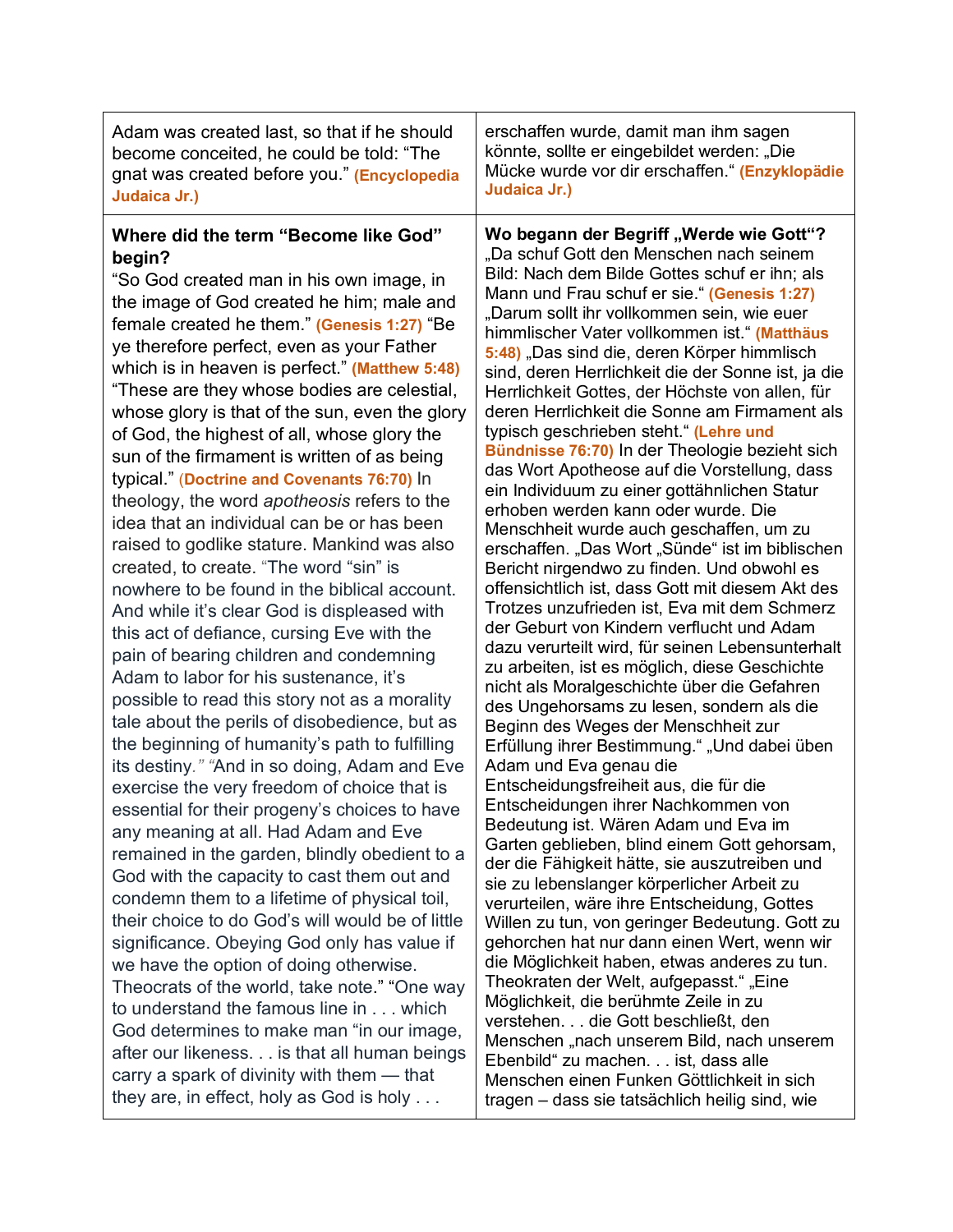this is the most fundamental principle in all of *Torah*." "The first thing we learn about God in *Parashat Bereshit* (the creation account) is . . . that God is a creator. And it is creativity — the capacity to think and act in free and novel ways, to act counter to the natural order, to rebel — that constitutes the shared ground between man and God. This is why God responds to Adam and Eve's rebellion by saying the act had made man "like one of us," which happens to be the exact promise the snake had made to Eve in tempting her to eat from the tree in the first place, assuring her that "you will be like divine beings knowing good and bad." "Freedom isn't necessarily pretty. Often, it's scary. But it is essential to the full flowering of our humanity." **(Ben Harris, https://www.myjewishlearning.com/ article/parashat-bereshit-being-like-god)**

### **What's in a name?**

In the Jewish community, names are of paramount importance. From the boy's *Brit Mila* (circumcision) or the girl's *Simhat Bat* (naming ceremony) to the death, the name will identify them in their community. A Jew is often given two names, a Hebrew name, and a secular name. The Hebrew name is used for Jewish rituals and prayers, where it's usually followed by the name of the parents. The secular name is used in day-today life. The meaning and numerology of the names are also considered significant. Each Hebrew letter has a numerical value. A numerical formula of the Hebrew name, "*Messiah*," links it to the meaning of "Anointed," and "Salvation." For the religious Moslem, going to Mecca is a once in a lifetime goal. Along with the washings done at Mecca and the wearing of white robe-like clothing, Moslems are given a "new name," one that they must not reveal—for it is theirs to use in the next life when they approach Allah. Biblical names are rich in symbolism.

Gott heilig ist. . . dies ist das grundlegendste Prinzip in der ganzen Tora." "Das erste, was wir in *Parashat Bereshit* (dem Schöpfungsbericht) über Gott erfahren, ist . . . dass Gott ein Schöpfer ist. Und Kreativität – die Fähigkeit, frei und neu zu denken und zu handeln, gegen die natürliche Ordnung zu handeln, zu rebellieren – bildet die gemeinsame Grundlage zwischen Mensch und Gott. Aus diesem Grund antwortet Gott auf die Rebellion von Adam und Eva, indem er sagt, dass die Tat den Menschen "wie einen von uns" gemacht habe, was zufällig genau das Versprechen ist, das die Schlange Eva gegeben hatte, als sie sie in Versuchung führte, vom Baum zu essen. und versicherte ihr, dass "Ihr wie göttliche Wesen sein werdet, die Gut und Böse kennen". "Freiheit ist nicht unbedingt schön. Oft ist es beängstigend. Aber es ist wesentlich für die volle Blüte unserer Menschheit." **(Ben Harris,** 

**https://www.myjewishlearning.com/article/paras hat-bereshit-being-like-god)**

### **Was ist in einem Namen?**

In der jüdischen Gemeinde sind Namen von größter Bedeutung. Von der *Brit Mila* des Jungen (Beschneidung) oder der *Simhat Bat* des Mädchens (Taufe) bis zum Tod wird der Name sie in ihrer Gemeinschaft identifizieren. Einem Juden werden oft zwei Namen gegeben, ein hebräischer Name und ein weltlicher Name. Der hebräische Name wird für jüdische Rituale und Gebete verwendet, wobei ihm normalerweise der Name der Eltern folgt. Der weltliche Name wird im täglichen Leben verwendet. Die Bedeutung und Numerologie der Namen werden ebenfalls als bedeutsam angesehen. Jeder hebräische Buchstabe hat einen Zahlenwert. Eine numerische Formel des hebräischen Namens "*Messias*" verbindet ihn mit der Bedeutung von "Gesalbter" und "Erlösung". Für den religiösen Moslem ist es ein einmaliges Ziel, nach Mekka zu gehen. Zusammen mit den Waschungen in Mekka und dem Tragen weißer robenartiger Kleidung erhalten die Moslems einen "neuen Namen", einen, den sie nicht preisgeben dürfen – denn es gehört ihnen, im nächsten Leben, wenn sie sich Allah nähern, zu verwenden. Biblische